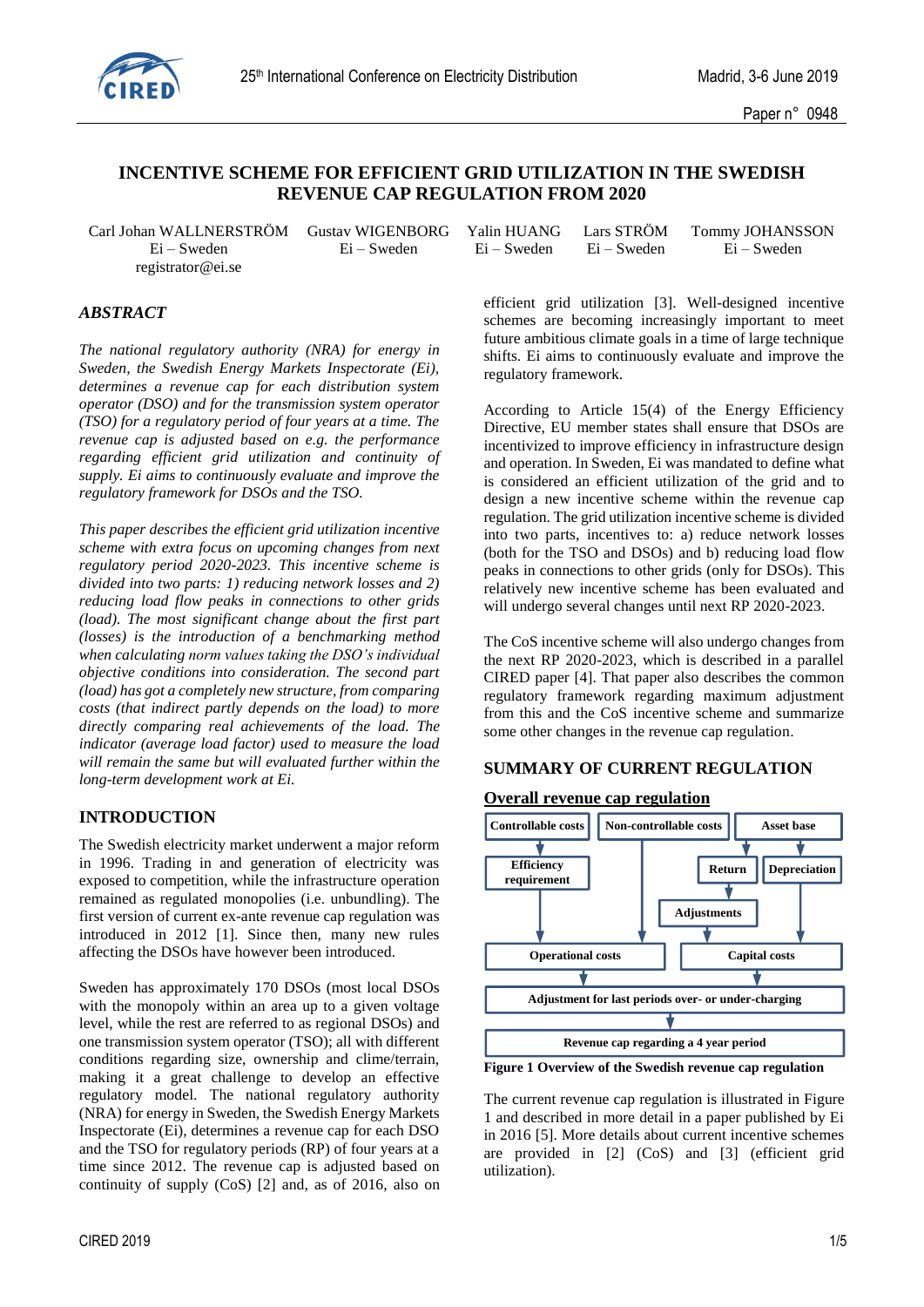

# **Incentive scheme for efficient grid utilization**

#### **Overview of this incentive scheme**

The first version of this incentive scheme was introduced from the second RP 2016-2019 and is divided into two parts: 1) reducing network losses and 2) reducing load flow peaks in connections to other grids (load). The outcome is calculated after each RP and gives an economic adjustment (positive or negative) to the regulated return return of the asset base (see [Figure 1\)](#page-0-0). The total adjustment, together with the adjustment regarding the CoS incentive scheme (see [\[2\]\)](#page-4-1), is however not allowed to exceed 5 % of the revenue cap or lead to a negative regulated return.

#### **The network losses incentive**

The cost of network losses is considered a non-controllable operational cost in the revenue cap regulation (see [Figure](#page-0-0)  [1\)](#page-0-0). This means that the cost is handled as a pass-through cost carried 100 % by the customers. The reason for this is that this cost depends on electricity price and on energy consumption, which are difficult for the DSOs and the TSO to influence on a larger scale. This cost however also depends on the losses in percentage of the energy (which the DSOs and the TSO should be encouraged to minimize). Therefore, Ei choses to use the losses in percentage as an indicator that can adjust the regulated return, while the cost for losses is considered as a non-controllable cost.

The current incentive is calculated as in equation 1:  $C_{NL} = 0.50 * (NL_{norm} - NL_{outcome}) * E_{out} * P_{NL}$  (1) Where:

- $C_{NL}$  [kSEK] (thousands of Swedish kronor) = The value (positive or negative) that adjust the revenue cap.
- $NL_{norm}$  [%] = Network losses during a four-year norm period that ends two years before the RP.
- $NL_{outcome}$  [%] = Network losses during the RP.
- $E_{out}$  [MWh] = Distributed energy during the RP.
- $P_{NL}$  [kSEK/MWh] = Price per megawatt hour for network losses calculated as an average price during the RP. All DSOs' costs for network losses are considered in the calculation.

All parameters in equation (1), except  $P_{NL}$ , are based on the individual data reported from each DSO and the TSO. Network losses  $(NL_{norm}/NL_{outcome})$  is defined as the difference between measured energy that is fed into the grid from other grids and local producers  $(E_{in})$  and the energy consumed  $(E_{out})$  as percentage of  $E_{out}$ .

#### **The load flow incentive**

Unlike the incentive for network losses, the TSO is excluded from this part of the incentive scheme.

A reduced peak load flow (especially if it leads to lower maximum power) can have a positive economic impact. It can lead to postponed, reduced or even avoided grid investments. It can also lead to lower costs to superior grids (considered as a non-controllable cost in the revenue

cap regulation, see [Figure 1\)](#page-0-0) and reduced network losses. However, the effects in the system varies a lot (from negligible to significant) and it is not obvious how to price the incentive and how to best evaluate the performance.

This part of the incentive scheme will be remodeled until next RP 2020-2023 (described later in this paper). Currently (2016-2019), this incentive, unlike rest of the incentives in the regulation, can only give a bonus to the DSO. The DSO get a bonus if the total costs for getting power to the own grid (mainly cost to superior grid), "feedin costs" (normalized with the energy consumption) are reduced compared the corresponding costs during a norm period. If that is the case, the DSO keep a part of the total cost reduction which is equal to the cost reduction times the average load factor (*Lfa*, defined in equation 2). The logic of connecting *Lf<sup>a</sup>* with feed-in costs, is that a higher *Lf<sup>a</sup>* can decrease that cost by e.g. lower peak power to superior grids. For more detail of current method, see [\[3\].](#page-4-2)  $\sum_{d=1}^D Lfday_d$ 

$$
Lf_a = \frac{2d-1}{D} \frac{L}{d} \tag{2}
$$

*Lf<sup>a</sup>* is the average of all daily load factors, where the daily load factors (*Lfday, d*) is the average hourly power divided by the maximum hourly power during the actual day *d* and *D* is the number of days during a period (e.g. a year or a RP). The hourly power is calculated by summarizing the hourly power in all connections to other grids and if needed taking the absolute value (the load flow can be in two directions with a lot of local energy production).

# **CHANGES IN THE INCENTIVE SCHEME FOR EFFICIENT GRID UTILIZATION**

#### **Calculating the outcome for each year**

A seemingly minor change is that the outcome from the incentive scheme will be calculated per year instead of comparing the outcome of the entire RP with the norm period. This will make it easier for the regulator to handle indexing of costs and changes within the RP (e.g. when DSOs merge). It also makes it possible to calculate the maximum adjustment per year.

#### **Maximum adjustment**

The maximum adjustment regarding the sum of this incentive scheme together with the CoS incentive is presented in the parallel CoS paper, see [\[4\].](#page-4-3)

#### **New method to calculate norm levels for losses Evaluation of current regulation**

Today, each DSO's individual historical losses are used as norm  $(Nf_{norm}$  in equation 1). There are sometimes however inexplicable, and seemingly unreasonable, variations between local DSOs with respect to reported network losses, also after considering that DSOs have very different conditions. A problem with today's norm method is that DSOs can continue having unmotivated high losses without any consequences.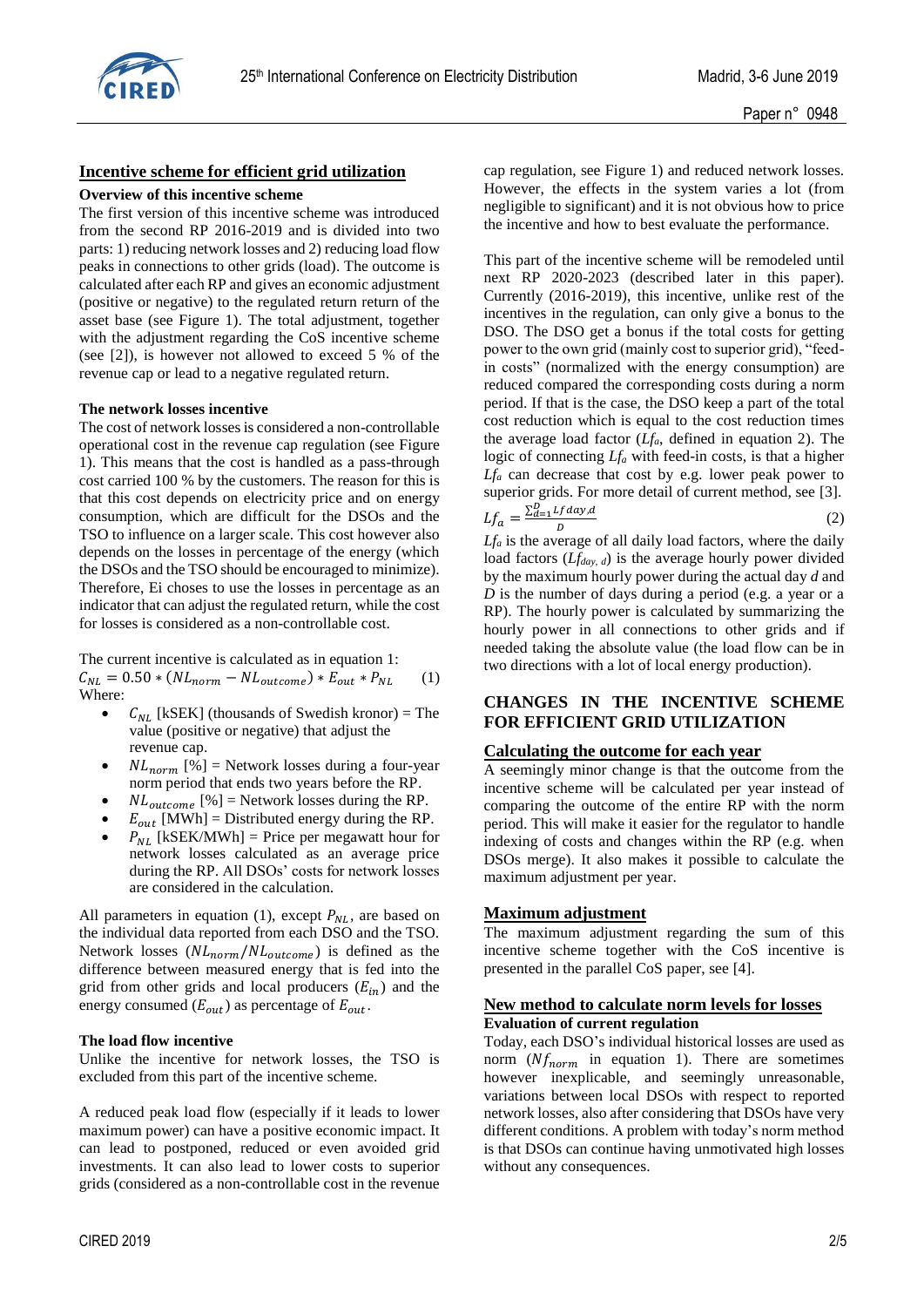

Lower network losses mean long-term benefits for customers (lower costs) and for the climate. It is hence important with long-term incentives. A problem with today's norm method is that DSOs that invest in lower losses only receive a better outcome in the incentive scheme for six years (four-year RPs  $+$  a two-year gap between the RP and the norm period). At the same time, a typical investment has a 40-year long life time or more.

## **Developing a benchmarking norm level method**

Ei has examined the possibility of using benchmarking instead of using each DSO's own historical losses to calculate individual norm levels (inspired by the current method of the CoS incentive scheme). It is not fair to use the same norm for every DSO. A substantial number of parameters have been evaluated to find what the norm method should compensate for [\[6\].](#page-4-5)

The assessment of whether a parameter is suitable to consider in the norm function was done in several steps:

- 1. Parameters not too difficult to collect (preferably parameters that Ei already has access to).
- 2. It should be a sufficiently large dependency between the parameter and network losses. Was evaluated both by calculating the correlation and by visually study curves.
- 3. Assess whether it is a causal relationship. For example, there are a strong correlation between the share of underground cables and low network losses, but this is mostly explained by higher share of underground cables in cities with shorter distances between customers.
- 4. Assess whether it is an objective condition that should be considered. Examples of conditions that not fulfill this criterion are the average age or the choice of different techniques and solutions.
- 5. Assess whether the objective condition better can be captured by another available parameter.

The parameter which best meets the criteria (1-5) above is customer density (number of customer per km line + cable). The longer you must transport the energy, the higher losses. Another advantage is that this parameter already is used within the CoS incentive scheme (see [\[4\]\)](#page-4-3). It is hence best to use even if it exists parameters that capture the same condition (long distance between customers) in an analogous way. The initial approach was logically to use the same kind of function as within the CoS incentive (equation 2), where a-c is calculated by using the least square method.

$$
Norm level = a + \frac{b}{[customer density]+c}
$$
 (3)

After concluding customer density as an essential parameter, the next step was to evaluate if there still are any other objective conditions reasonable to consider that explain remaining differences between norm and real values. This was done by repeating the same steps (1-5) looking for remining dependencies after having compensated for customer density. The result was that the norm function become more accurate by also consider the share of energy delivered to high voltage customers >1 kV (*SHV*). The more energy you do not have to transport at 0.4 kV, the lower network losses are reasonable. A factor hard to influence and hence reasonable to consider. Analyses also show that *SHV* can be added to the equation just by multiplying it with a new constant (in contrast to dependency customer density). Finally, no additional parameters were found that were significant enough to motivate a more complex function.

#### **The new norm level method for local DSOs**

The resulting norm function is hence:

Norm level =  $a + \frac{b}{\ln a + \ln b}$  $\frac{b}{[customer density]+c} + [SHV] * d$  (4) Where a-d are calculated by using the least square method.

Even if *SHV* is included as a parameter which partly capture differences between local and regional DSO, the conditions still differ too much to use the same function. The TSO and the regional DSOs are hence excluded, and the norm method will be unchanged for them.



<span id="page-2-0"></span>**Figure 2 The new norm level method as a function of customer density and adjusted to SHV**

[Figure 2](#page-2-0) shows how the resulting norm function (equation 4) looks like using data from 2012-2014, where the red circles are the reported average losses from different DSOs and the blue line is the norm values as a function of customer density. The line is irregular since it also considers different *SHV*. The norm values differ from about 2 % to about 6 % in terms of network losses.

## **Consequences**

Everything the DSO does (investments and changes in the operation) will affect the outcome until the change does not influence the share of network losses any more (e.g. during an investment's entire life time). The average cost for customers will continuously decrease over time due to stronger incentives for DSOs with high losses.

[Figure 3](#page-3-0) shows the outcome (regarding network losses 2016) from this incentive using current method, compared with if the new norm function already had been in use. In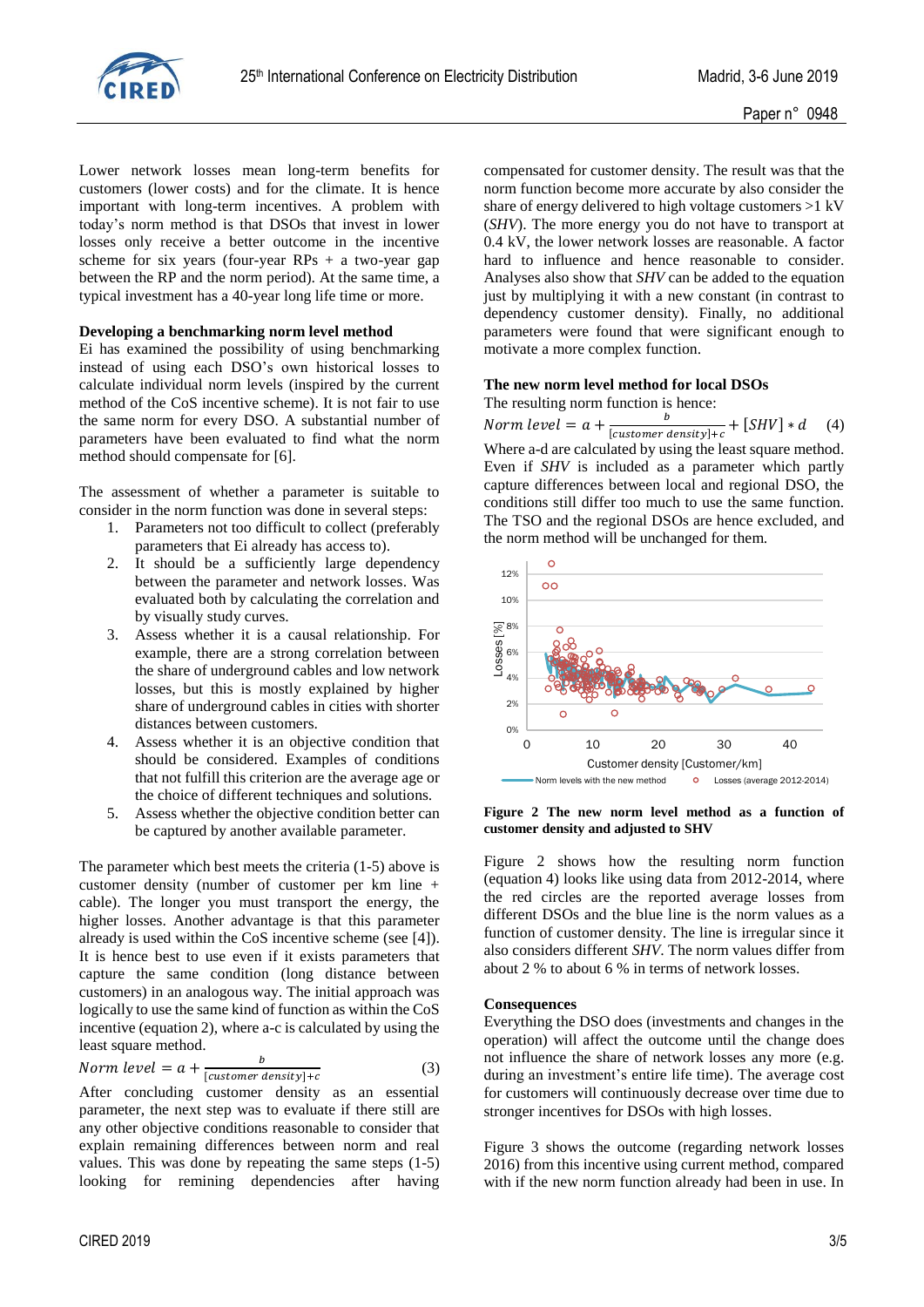

both cases, the average outcome is close to 0. However, the variation between DSOs is larger with the new method. Note that this analysis only looks at this specific change. If the incentives are multiplied by 0.75 instead of 0.50 (as today), the outcomes will increase with 50 %.



<span id="page-3-0"></span>**Figure 3 The Outcome from the network losses incentive, comparing the outcome using old or new norm method**

## **Other changes of the network losses incentive**

Besides a new method for calculating norm values for local DSOs, there are some other changes (which unlike the norm method also affect the TSO and regional DSOs).

## **0.75 instead of 0.50**

By multiplying the incentive function with 0.50, the customer and the DSO/TSO equally share both lower and higher costs resulting from changes in the share of network losses. However, since Ei introduced this incentive, a common feed-back is that this incentive should be stronger. A straightforward way to do this is by increasing the multiplier. A stronger incentive means lower long-term costs for customers even if the customers will keep a lower part of the decreasing costs in a shorter perspective.

After analyzing scenarios of costumer costs over time with different multipliers, Ei conclude that 0.75 is a good compromise (with 1.00 it will take a very long time before customers in total got lower costs compared with 0.50 or 0.75). However, even if some stakeholders ask for stronger incentives regarding network losses, there is a natural limit. The cost of network losses only stands for about 3 % of the total revenue cap in average (differs between DSOs).

# **The definition of** *NL* **and using** *Ein* **instead of** *Eout*

Today,  $NL_x$  is defined as  $(E_{in} - E_{out})/E_{out}$ . That will be changed from the next RP to a more logical definition:  $(E_{in} - E_{out})/E_{in}$ . Followed by the changed definition of  $NL_x$ , it is logical to replace  $E_{out}$  in the equation with  $E_{in}$ . For losses within a typical order of magnitude in power systems (often  $\langle 10, 9 \rangle$ ), the combination of these changes will almost have a negligible effect on the outcome.

**The resulting, just slightly modified, incentive function**  $C_{NL} = 0.75 * (NL_{norm} - NL_{outcome}) * E_{in} * P_n$  (5) The new overall structure (equation 5) will remain almost the same as before (equation 1). The most notable change

is the method to calculate  $NL_{norm}$  for local DSOs. The second most important is replacing 0.50 with 0.75 which makes the incentive 50 % stronger. When it comes to the other parts,  $P_n$  remain the same as before, while the rest undergo changes with negligible impact on the outcome.

# **Changed load flow incentive**

## **Evaluation of current regulation**

Already when Ei implemented this incentive in 2016, there were some known issues and a plan to continue the developing work until next RP 2020-2023. Hence, for prudential reasons, this incentive currently cannot result in any reduction of the revenue cap (only bonus if the outcome is better than the norm). This is of course problematic from a costumer perspective. From the DSOs' perspective, the incentive is problematic since it partly depends on parameters that are very difficult, if not impossible, for the DSOs to influence.

Today, both the pricing of the incentive and the way to indicate improvements are based on the difference in the total costs for getting power to the own grid (mainly cost to superior grid), "feed-in costs". These costs have an indirect connection to the load flow pattern but are only partly possible for the DSO to influence. The current parameter to more directly evaluate the peak load flow, *Lf<sup>a</sup>* (see equation 2), only affects how much a DSO keep if the feed-in costs are reduced. A reason to not use *Lf<sup>a</sup>* as the main indicator already in the current RP (2019-2019), was the lack of historical values to use.

Another issue is whether *Lf<sup>a</sup>* is the best indicator to use. A drawback is that every day during the year contributes equally to the average *Lfa*, while days with high peak power have more impact on the costs such as losses and investments needed. Another remark raised is the difficulty for DSOs to affect *Lfa*.

## **From focus on cost to focus on performance**

Instead of measuring how the cost has changed, Ei has decided to re-make the function as shown by equation 6. That will measure changes in the performance instead of costs and allow both positive and negative outcomes. This addresses most issues identified with this part of the incentive scheme and is a change all stakeholders (in reference groups etc.) agrees with.

 $([indicate or]_{outcome} - [indicate or]_{norm}) * C_{feed-in}$  (6)

## **Best indicator to use**

The next step was to decide the indicator in equation 6. Unlike when the first version of this incentive scheme was introduced, data on historic *Lf<sup>a</sup>* is now available for calculating norm values. However, it is not obvious that  $Lf_a$  is the best indicator to use. Especially two other indicators have been identified as interesting, a weighted load factor (*Lf<sup>w</sup>* as defined in equation 7) and a variant of utilization rate ( $\eta$  as defined in equation 8).